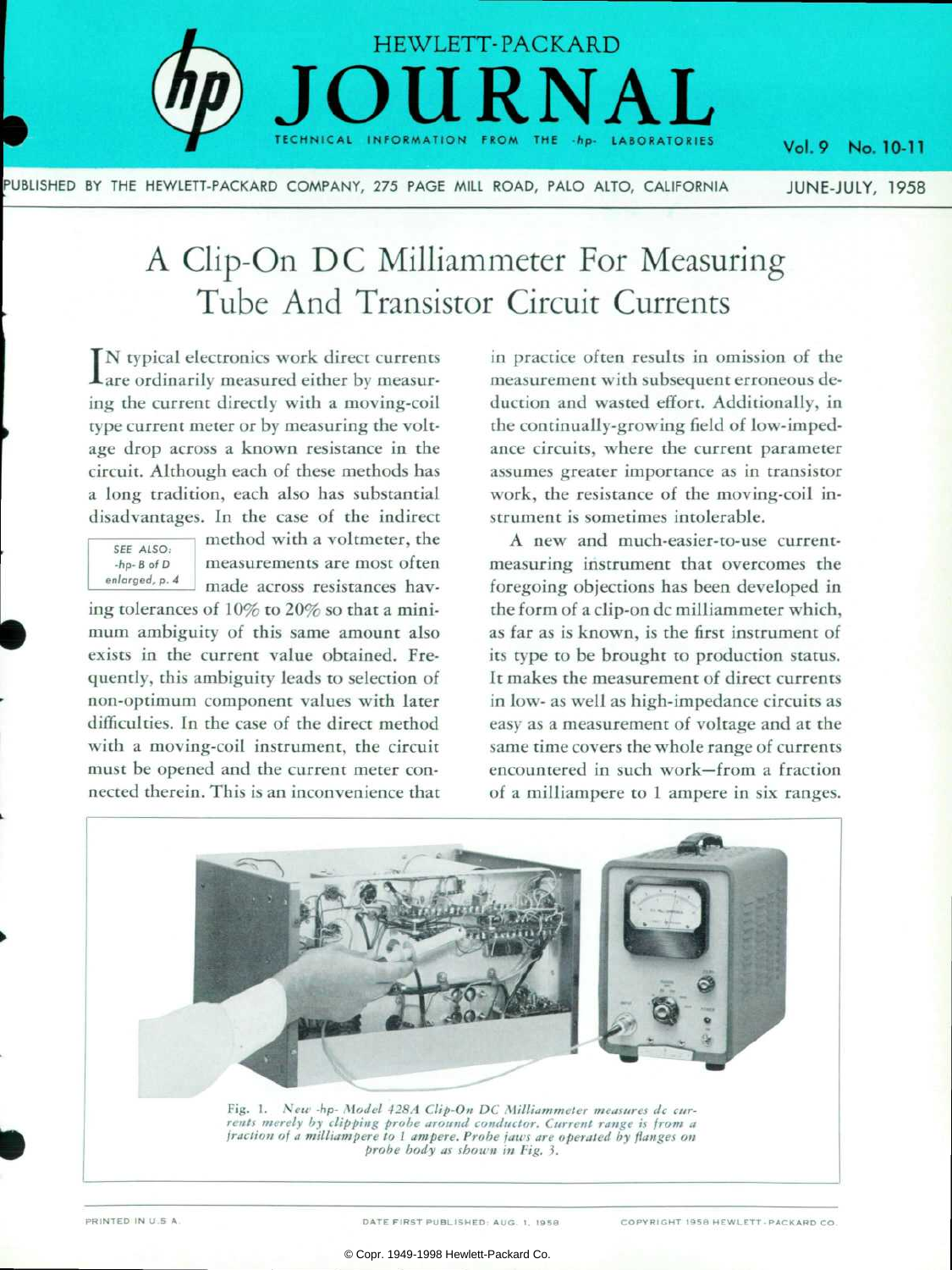

Fig. 2. -hp- Model 428A Clip-On DC *Milliammeter measures current in six ):l ranges from 3 ma full scale to I ampere full scale. Probe attaches to cabinet by 4' cable.* 

Further, and especially valuable in the transistor field, it introduces no dc loading into the circuit being measured. Currents in low-imped ance transistor circuits can thus be measured without disturbing static operating conditions. Also, the pres ence of alternating currents norm ally causes no error in the directcurrent readings.

The instrument consists of a clipon probe with associated electronic circuitry and indicating meter lo cated in a small cabinet. The probe has been constructed in the -hp- penholder style in which flanges on the probe body open a set of split jaws for clipping around the conductor to be measured (Fig. 3). In typical practice the instrument can measure dc current in nearly any instance where a  $\frac{1}{2}$ -inch length of conductor is available for the probe to clip around. Measurements can be made adjacent to a tube socket terminal, on transistor leads, on a conductor of a laced cable, and even on small com position resistors. At the same time remarkably few measuring precau tions are required. Mainly, it is merely necessary to insure that the probe jaws are closed and are free of gap-causing particles, a condition which is easy to test for, since im

proper closure is indicated by a large earth 's-field reading on the low range.

### **ELECTRICAL OPERATION**

The new milliammeter operates by sensing the strength of the mag netic field produced by the current being measured. Since this sensing extracts no energy from the field, the milliammeter has the unusual property that it introduces no resis tance (and very little inductanceless than 0.5 microhenry) into the circuit being measured. Freedom from loading is, of course, always desirable in a measuring instrument, but in transistor work where lowimpedance circuits are common this property is especially valuable.

In some uses such as searching for shorts it is desirable to know the di rection of current flow. The sensing elements in the probe are such that current direction can be determined, and the probe itself is marked with an arrow that shows current direc tion for an upscale reading. Con necting the probe on the conductor in the reverse orientation causes the meter pointer to move downscale but has no damaging effect on the instrument.

The probe contains a speciallydeveloped magnetic amplifier which provides an ac output proportional to the magnetizing force produced by the measured dc current. The ac output is amplified and applied to a phase-sensitive detector whose out put in turn feeds an indicating me ter. The overall system including

the magnetic amplifier is stabilized with 40 db of feedback for good long-time performance.

The ac signals produced by the magnetic amplifier in the probe oc cur at low levels so that the ampli tude of the signal coupled into the measured circuit is slight. No speci fication for this amplitude has as yet been firmly established for produc tion instruments but experience to date indicates it will be about 1/100 volt peak. The signal frequency has been selected to lie at a little-used region— 40 kc— so that only rarely will the operation of the instrument be affected by the presence of this frequency and its harmonics in a circuit being measured. The pres ence of a frequency within about 20 cycles of 40 kc and its harmonics in the measured circuit will be indi cated by a beat in the meter reading.

#### **HIGHER SENSITIVITIES**

On the instrument's most sensitive range (3 milliamperes full scale), readings can be made down to a minor division (0.1 ma) or so from the bottom of the scale, since the ultimate limitation of Barkhausen noise causes less than a half division reading at the bottom of the scale. In many cases, however, even higher sensitivities can be obtained by loop ing the conductor being measured through the probe two or more times to increase the effective mag netizing force of the current. Scale readings should then be divided by a factor equal to the number of turns made in the conductor.

## **A SPECIAL NOTE TO READERS**

Because of the substantial convenience and savings of time that the new dc clip-on milliammeter promises where measurements of current are of interest, the accompanying information is being made available some what earlier than usual, since first full factory production is scheduled at five months. This step has been taken so that those to whom the instrument is potentially of value may have an opportunity to consider it in rela tion to their own programs. In production situations, for example, where speed and convenience of measurement are always im portant, it may be advantaqeous to substi tute measurements of current in some places

where indirect methods are presently used in test and checkout procedures or to inaugurate suitable new procedures for planned new equipment, both of which make advance programming a consideration.

The instrument may be seen at the WES-CON trade show in Los Angeles from August 19 to 22. Somewhat later -hp- representatives will have instruments available for demonstration purposes. The instrument will also be demonstrated at other exhibits dur *ing the fall including the Instrument and*  Automation Conference and Exhibit in Phila delphia and the National Electronics Con ference in Chicago.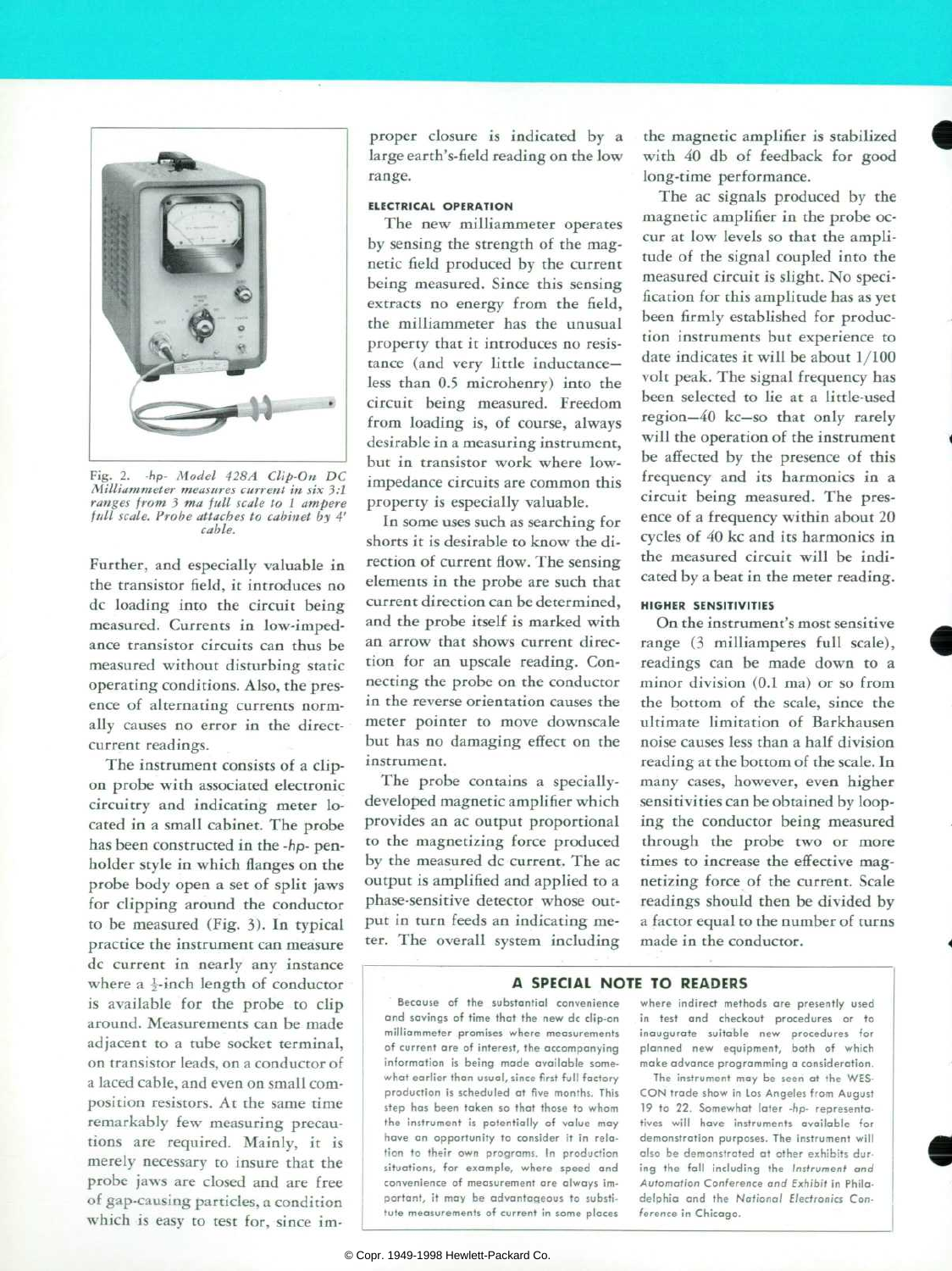

The sensitivity can be increased in this manner until reverse-coupled voltage becomes a limiting factor. Each additional turn will add the amount of reverse-coupled voltage described above for one turn. Even here, though, it should be noted that measurements can often be made at points in the circuit where a circuit capacitor will bypass the voltage, which is essentially 40 kc in composition.

#### **HOMOGENEOUS AND N ON HOMOGENEOUS EXTERNAL FIELDS**

In order to make the instrument suitable for measuring small cur rents, considerable care has been taken to minimize the effects of ex ternal fields on the probe elements. The effect of external homogeneous fields is minimized by a balanced arrangement for the probe elements. In practice, the chief homogeneous field to be dealt with is the earth's field, but it is interesting to note that from the standpoint of smallcurrent measurement the earth's field is relatively very strong. One way of illustrating this point is to note that the earth's field is roughly the same as the magnetizing force produced in the probe magnetic cir cuit by a conductor carrying 1 am pere.

The construction of the probe is such that no effects can be noticed from the earth's field other than on the most sensitive range. With the instrument set to this range, the most adverse changes in probe orien tation will cause a shift in zero read ing of less than  $\pm 1$  minor division, an effect which can then be com pensated for any one orientation by adjustment of the zero control.

A high degree of shielding against nonhomogeneous fields is also pro *Fig. 3. Probe jaws are opened by flanges on probe body. Spring re turn closes jaws when flanges are released.* 

vided so that measurements are es sentially free from effects from cur rents in nearby conductors. Typi cally, a current of 1 ampere flowing in a conductor so close that it is touching the probe will produce an effect amounting to only about 3% of the most sensitive range, while if the conductor is 1 inch away the ef fect is scarcely perceptible.



*Fig. 4. Measurement sensitivity can be increased by looping conductor through probe one or more times to increase ef fective magnetizing force of measured current. Probe accepts single conductors of up to -fa-inch overall diameter.* 

#### **ACCURACY**

Rated accuracy for the instrument is  $\pm 3\%$  of full scale  $\pm 0.1$  milliampere. This is an overall rating that includes the effect of operating the instrument from line voltages up to  $\pm 10\%$  from a 115-volt center value, of meter movement tolerance, of temperature over normal room ranges, etc. The rating also applies when ac currents exist in the circuit being measured as long as their peak value does not exceed the full-scale value of the range used, and as long as they are not near 40 kc, as dis cussed earlier.

#### **DEGAUSSING**

The magnetic sensing elements in the probe are sufficiently free of remanence or residual induction ef fects that residual readings are not obtained in the normal course of measurements. If, however, large overloads of many amperes are ap plied such as from shorts in a meas ured circuit or rapid discharge of a

© Copr. 1949-1998 Hewlett-Packard Co.

capacitor, residual readings will re sult, and for this contingency a de gausser is included in the instru ment. The degausser is activated by a momentary-contact switch, which in use is manually held closed while the probe is withdrawn from the de gausser aperture. On cabinet style instruments the degausser is located at the back of the cabinet and on rack instruments at the front.

#### **GENERAL APPLICATIONS**

A note is also in order concerning the general usefulness of the instru ment since, although it was devel oped with low-impedance work principally in mind, it has turned out to be extremely useful in the general course of electronics work in higher-impedance circuits as well. It is useful for searching out shorts, checking tube electrode currents, checking power supply currents, and simply measuring currents for any number of purposes.

It has also been found very useful in production work where, with some advance programming of data for technicians, it becomes valuable for checking currents both in insur ing proper operation of production equipment and in trouble-shooting.

> *—Arndt Bergh, Charles O. Forge, and George S. Kan*

#### **TENTATIVE SPECIFICATIONS -hp-MODEL 428A**

**CUP-ON DC MILLIAMMETER** 

- **Current Range: Less than 0.3 milliampere to 1**  ampere in 6 ranges with full-scale<br>3 ma, 10 ma, 30 ma, 100 ma, 30 10 ma, 30 ma, 100 ma, 300 ma,
- ampere.<br>  $\text{Acovorcy: With line voltages of } 115 \text{ volts}$ <br>  $\pm 10\%$ , overall accuracy is  $\pm 3\% \pm 0.1 \text{ mo.}$ <br>
Errors include effects of earth's magnetic<br>
field, repeatability of probe closure, and<br>
noise and normal ambient room temperature
- ranges. Inductance Introduced by Probe: Probe will
- cause less than 0.5 *µh* of inductance to be<br>introduced into circuit being measured.<br>Effects of AC in Circuit being Measured: AC<br>with a peak value less than 100% of full<br>scale will have no effect on DC reading un-
- less its frequency is within a few cycles of<br>do kc and its harmonics.<br>do kc and if such an expected in the effects of Impedance of Circuit Being Measured:<br>No errors will result if impedance of circuit<br>being measured is 0.
- 
- ipping; rack mount: 24 lbs. net, 35 lbs. shipping.
- Price: Model 428A cabinet mount: \$475.00 f.o.b. Palo Alto, Calif. Model 428AR rack mount: \$480.00 f.o.b. Pa!o Alto, Calif.

Data subject to change without notice